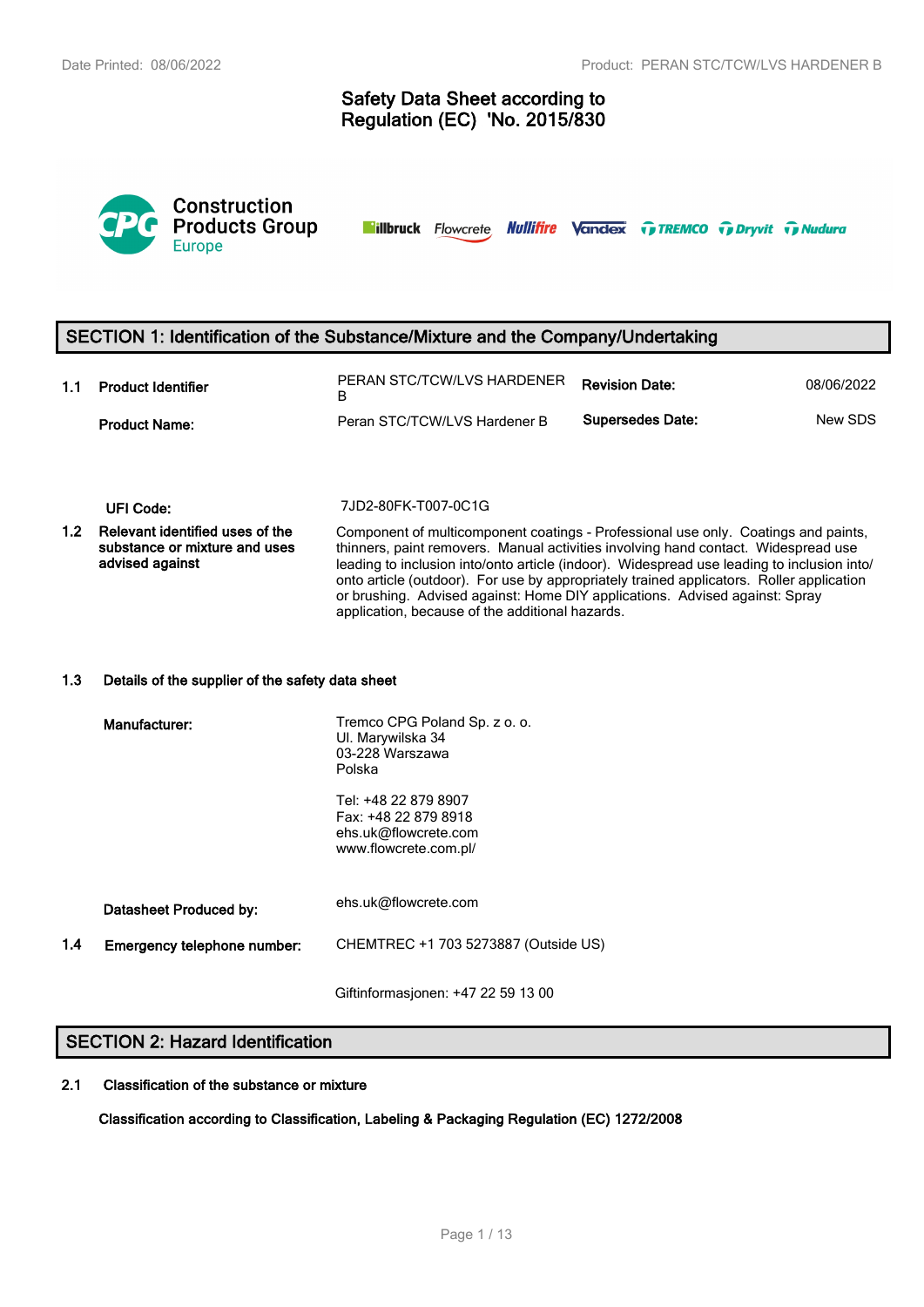#### **HAZARD STATEMENTS**

| Acute Toxicity, Oral, category 4                          | H <sub>302</sub> |
|-----------------------------------------------------------|------------------|
| Skin Corrosion, category 1                                | H314-1           |
| Skin Sensitizer, category 1                               | H317             |
| Hazardous to the aguatic environment, Chronic, category 3 | H412             |

#### **2.2 Label elements**

#### **Symbol(s) of Product**



### **Signal Word**

Danger

#### **Named Chemicals on Label**

Salicylic acid, Benzyl alcohol, m-Phenylenebis(methylamine), 4,4'-Isopropylidenediphenol, oligomeric reaction products with 1-chloro-2,3-epoxypropane, reaction products with 3-aminomethyl-3,5,5-trimethylcyclohexylamine., 3-Aminomethyl-3,5,5 trimethylcyclohexylamine

# **HAZARD STATEMENTS**

| Acute Toxicity, Oral, category 4<br>Skin Corrosion, category 1 | H302<br>H314-1   | Harmful if swallowed.<br>Causes severe skin burns and eye damage.                                                                         |
|----------------------------------------------------------------|------------------|-------------------------------------------------------------------------------------------------------------------------------------------|
| Skin Sensitizer, category 1                                    | H317             | May cause an allergic skin reaction.                                                                                                      |
| Hazardous to the aquatic environment,<br>Chronic, category 3   | H412             | Harmful to aquatic life with long lasting effects.                                                                                        |
| <b>PRECAUTION PHRASES</b>                                      |                  |                                                                                                                                           |
|                                                                | P273             | Avoid release to the environment.                                                                                                         |
|                                                                | P <sub>280</sub> | Wear protective gloves/protective clothing/eye protection/<br>face protection.                                                            |
|                                                                | P303+361+353     | IF ON SKIN (or hair): Remove/Take off immediately all<br>contaminated clothing. Rinse skin with water/shower.                             |
|                                                                | P305+351+338     | IF IN EYES: Rinse cautiously with water for several minutes.<br>Remove contact lenses, if present and easy to do so.<br>Continue rinsing. |
|                                                                | P333+313         | If skin irritation or rash occurs: Get medical advice/attention.                                                                          |
| Other hozarde                                                  |                  |                                                                                                                                           |

### **2.3 Other hazards**

No Information

#### **Results of PBT and vPvB assessment:**

The product does not meet the criteria for PBT/VPvB in accordance with Annex XIII.

# **SECTION 3: Composition/Information On Ingredients**

# **3.2 Mixtures**

| <b>Hazardous ingredients</b>                         |           |           |            |                        |                                                                        |  |  |  |
|------------------------------------------------------|-----------|-----------|------------|------------------------|------------------------------------------------------------------------|--|--|--|
| Name According to EEC                                | EINEC No. | CAS-No.   | <u>%</u>   | <b>Classifications</b> |                                                                        |  |  |  |
| Benzyl alcohol                                       | 202-859-9 | 100-51-6  | $50 - 575$ | H302-332               | Acute Tox. 4 Inhalation,<br>Acute Tox, 4 Oral                          |  |  |  |
| 3-Aminomethyl-3,5,5-<br>trimethylcyclohexylamin<br>e | 220-666-8 | 2855-13-2 | $25 - 50$  | H302-314-317-412       | Acute Tox, 4 Oral.<br>Aquatic Chronic 3, Skin<br>Corr. 1, Skin Sens. 1 |  |  |  |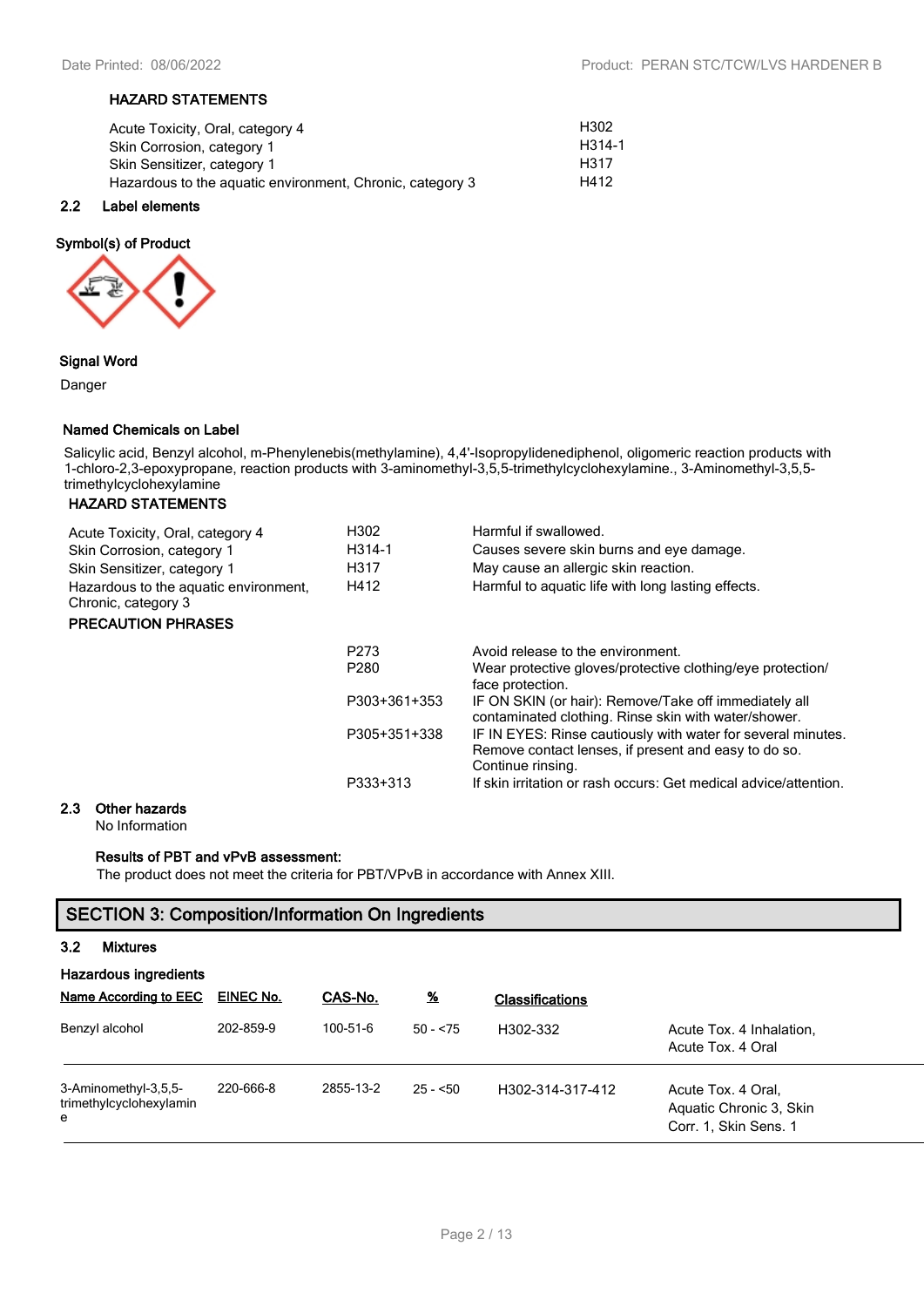| 4.4'<br>Isopropylidenediphenol,<br>oligomeric reaction<br>products with 1-<br>chloro-2,3-<br>epoxypropane, reaction<br>products with 3-<br>aminomethyl-3,5,5-<br>trimethylcyclohexylamin<br>e. | 500-101-4 | 38294-64-3 | $2.5 - 10$           | H314-317-412         | Aquatic Chronic 3, Skin<br>Corr. 1B, Skin Sens. 1                                                    |  |
|------------------------------------------------------------------------------------------------------------------------------------------------------------------------------------------------|-----------|------------|----------------------|----------------------|------------------------------------------------------------------------------------------------------|--|
| m-Phenylenebis<br>(methylamine)                                                                                                                                                                | 216-032-5 | 1477-55-0  | $1.0 - 2.5$          | H302-314-317-332-412 | Acute Tox. 4 Inhalation,<br>Acute Tox. 4 Oral.<br>Aquatic Chronic 3, Skin<br>Corr. 1B, Skin Sens. 1B |  |
| Salicylic acid                                                                                                                                                                                 | 200-712-3 | 69-72-7    | $1.0 - 2.5$          | H302-318-361d        | Acute Tox. 4 Oral, Eye<br>Dam. 1, Repr. 2                                                            |  |
| CAS-No.                                                                                                                                                                                        | M-Factors |            | <b>REACH Reg No.</b> |                      |                                                                                                      |  |
| 100-51-6                                                                                                                                                                                       |           |            | 01-2119492630-38     |                      |                                                                                                      |  |
| 2855-13-2                                                                                                                                                                                      |           |            | 01-2119514687-32     |                      |                                                                                                      |  |
| 38294-64-3                                                                                                                                                                                     |           |            | 01-2119965165-33     |                      |                                                                                                      |  |
| 1477-55-0                                                                                                                                                                                      |           |            | 01-2119480150-50     |                      |                                                                                                      |  |
| 69-72-7                                                                                                                                                                                        |           |            | 01-2119486984-17     |                      |                                                                                                      |  |

**Additional Information:** The text for CLP Hazard Statements shown above (if any) is given in Section 16.

# **SECTION 4: First-aid Measures**

#### **4.1 Description of First Aid Measures**

**GENERAL NOTES:** When symptoms persist or in all cases of doubt seek medical advice. Show this safety data sheet to the doctor in attendance. Risk of product entering the lungs on vomiting after ingestion. Remove contaminated clothing and shoes.

**AFTER INHALATION:** Remove person to fresh air. If signs/symptoms continue, get medical attention.

**AFTER SKIN CONTACT:** Use a mild soap if available. Consult a physician. Do not use solvent or thinners to clean skin. Immediate medical treatment is necessary as untreated wounds from corrosion of the skin heal slowly and with difficulty. Wash off immediately with soap and plenty of water while removing all contaminated clothes and shoes.

**AFTER EYE CONTACT:** Immediate medical attention is required. Keep eye wide open while rinsing. Rinse immediately with plenty of water, also under the eyelids, for at least 15 minutes. Remove contact lenses.

**AFTER INGESTION:** Gently wipe or rinse the inside of the mouth with water. If conscious, drink plenty of water. Never give anything by mouth to an unconscious person. If swallowed, seek medical advice immediately and show this container or label. If swallowed, DO NOT induce vomiting unless directed to do so by medical personnel.

#### **Self protection of the first aider:**

No action shall be taken involving any personal risk or without suitable training. It may be dangerous to the person providing aid to give mouth-to-mouth resuscitation. Wash contaminated clothing thoroughly with water before removing it, or wear gloves.

#### **4.2 Most important symptoms and effects, both acute and delayed**

Causes serious eye damage. Causes burns. May cause sensitization by skin contact. Harmful by inhalation and if swallowed.

#### **4.3 Indication of any immediate medical attention and special treatment needed**

Treat symptomatically. No information available on clinical testing and medical monitoring. Specific toxicological information on substances, if available, can be found in section 11.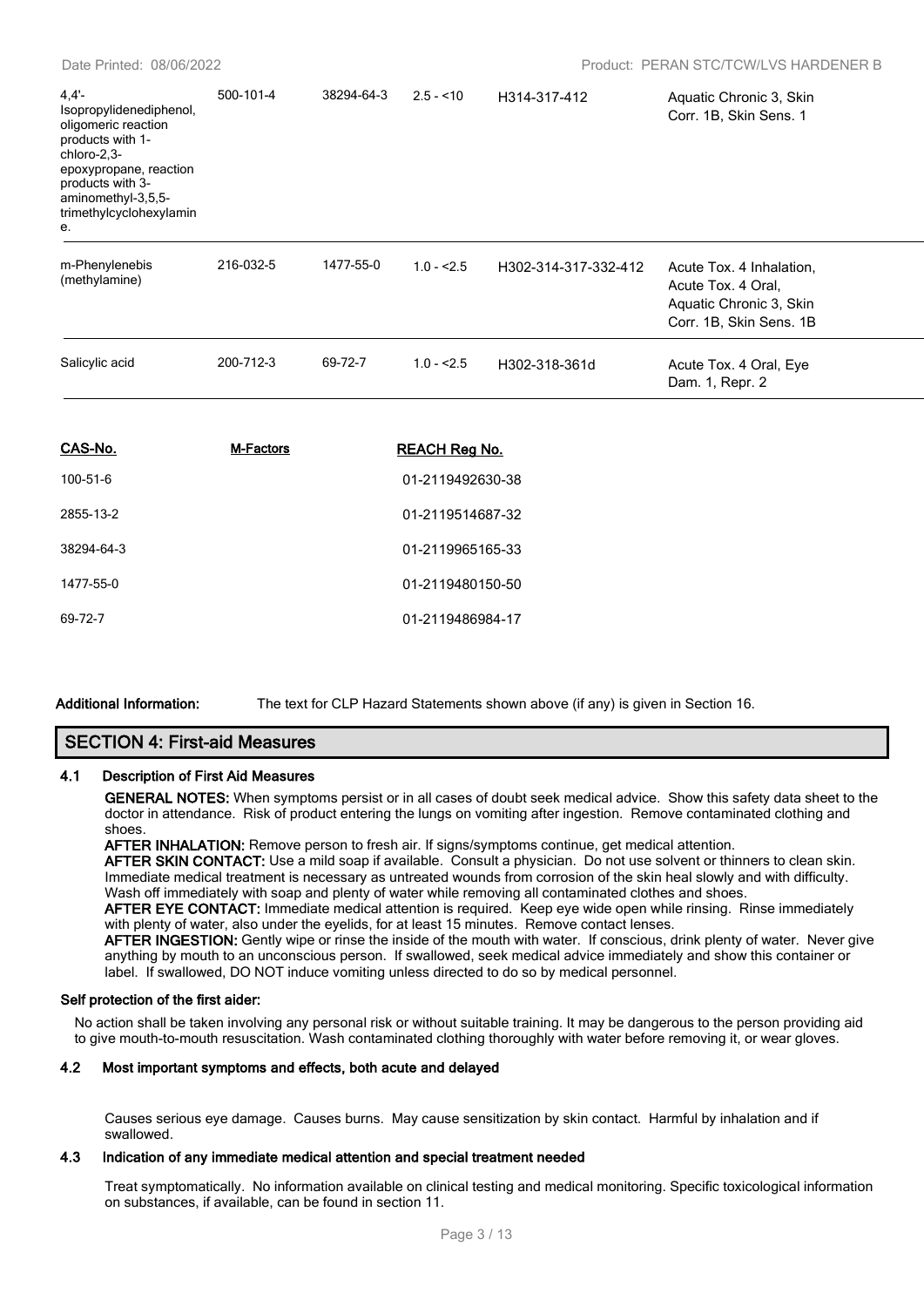# **SECTION 5: Fire-fighting Measures**

#### **5.1 Extinguishing Media:**

Carbon Dioxide, Dry Chemical, Foam

**FOR SAFETY REASONS NOT TO BE USED:** Do not use a solid water stream as it may scatter and spread fire. Alcohol, Alcohol based solutions, any other media not listed above.

#### **5.2 Special hazards arising from the substance or mixture**

In case of fire hazardous decomposition products may be produced such as**:** Carbon dioxide (CO2), carbon monoxide (CO), oxides of nitrogen (NOx), dense black smoke.

#### **5.3 Advice for firefighters**

Keep containers and surroundings cool with water spray. In the event of fire, wear self-contained breathing apparatus. Do not use a solid water stream as it may scatter and spread fire. Hazardous decomposition products formed under fire conditions. Collect contaminated fire extinguishing water separately. This must not be discharged into drains. Use water spray, alcoholresistant foam, dry chemical or carbon dioxide.

# **SECTION 6: Accidental Release Measures**

#### **6.1 Personal precautions, protective equipment and emergency procedures**

Avoid contact with skin, eyes and clothing. For personal protection see section 8.2. Ensure adequate ventilation. Keep people away from and upwind of spill/leak.

#### **6.2 Environmental precautions**

Discharge into the environment must be avoided. Do not allow material to contaminate ground water system. Prevent product from entering drains. Local authorities should be advised if significant spillages cannot be contained.

#### **6.3 Methods and material for containment and cleaning up**

Prevent further leakage or spillage if safe to do so. Contain spillage, soak up with non-combustible absorbent material, (e.g. sand, earth, diatomaceous earth, vermiculite) and transfer to a container for disposal according to local / national regulations (see section 13).

#### **6.4 Reference to other sections**

**FURTHER INSTRUCTIONS:** Please refer to EU disposal requirements or country specific disposal requirements for this material. See Section 13 for further information. Refer to protective measures listed in sections 7 and 8.

# **SECTION 7: Handling and Storage**

# **7.1 Precautions for safe handling**

People handling epoxy products must have received special training according to guidelines from the National Occupational Health and Safety Board. Wear personal protective equipment. Do not breathe vapours or spray mist. Avoid contact with skin and eyes. Apply technical measures to comply with the occupational exposure limits (see section 8). In the case of sensitisation to any of the ingredients, it is inadvisable to work with the product. Handle in accordance with good industrial hygiene and safety practice. Keep working clothes separately. Keep away from food, drink and animal feedingstuffs. Wash hands before breaks and at the end of workday. When using, do not eat, drink or smoke.

#### **7.2 Conditions for safe storage, including any incompatibilities**

**CONDITIONS TO AVOID:** Avoid temperatures above 40 °C, direct sunlight and contact with sources of heat. Do not freeze. **STORAGE CONDITIONS:** Keep out of the reach of children. Keep at temperatures between 15 and 30 °C. Store in original container. Keep container tightly closed in a dry and well-ventilated place. Keep container closed when not in use. Keep away from food, drink and animal feeding stuffs.

# **7.3 Specific end use(s)**

Component of multicomponent coatings. The mixing and application to be in accordance with the technical data sheets.

### **SECTION 8: Exposure Controls/Personal Protection**

# **8.1 Control parameters**

# **Ingredients with Occupational Exposure Limits**

# **(UK WELS)**

| <b>Name</b>                                      | CAS-No.   | <b>LTEL</b> ppm | STEL ppm | STEL mg/m3 | LTEL mg/m3 |
|--------------------------------------------------|-----------|-----------------|----------|------------|------------|
| Benzyl alcohol                                   | 100-51-6  |                 |          |            |            |
| 3-Aminomethyl-3,5,5-<br>trimethylcyclohexylamine | 2855-13-2 |                 |          |            |            |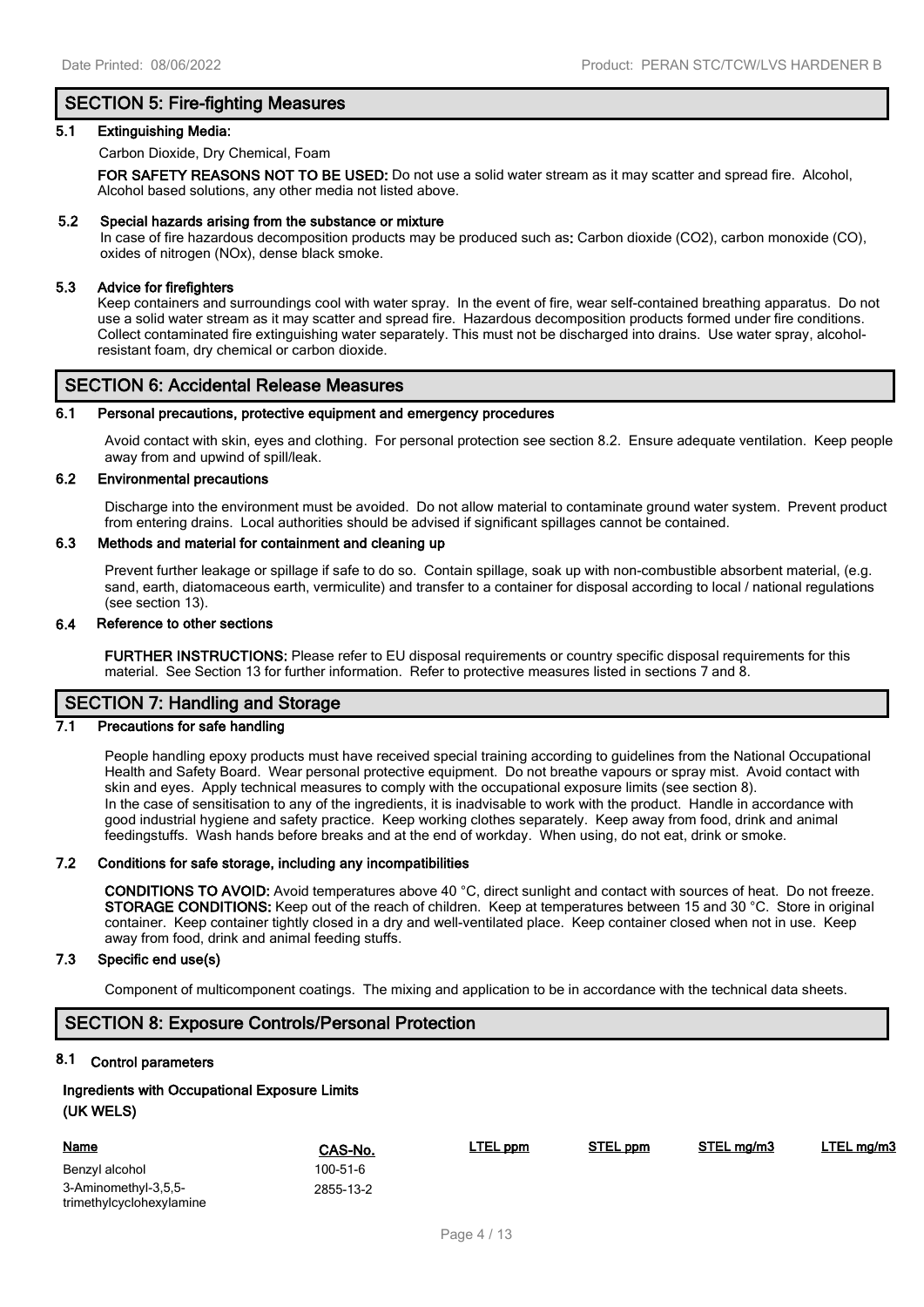| 4,4'-Isopropylidenediphenol, oligomeric<br>reaction products with 1-chloro-2,3-<br>epoxypropane, reaction products with 3-<br>aminomethyl-3,5,5-<br>trimethylcyclohexylamine.<br>m-Phenylenebis(methylamine) | 38294-64-3<br>1477-55-0 |                 |
|--------------------------------------------------------------------------------------------------------------------------------------------------------------------------------------------------------------|-------------------------|-----------------|
| Salicylic acid                                                                                                                                                                                               | 69-72-7                 |                 |
| Name                                                                                                                                                                                                         | CAS-No.                 | <b>OEL Note</b> |
| Benzyl alcohol                                                                                                                                                                                               | 100-51-6                |                 |
| 3-Aminomethyl-3,5,5-<br>trimethylcyclohexylamine                                                                                                                                                             | 2855-13-2               |                 |
| 4,4'-Isopropylidenediphenol, oligomeric<br>reaction products with 1-chloro-2,3-<br>epoxypropane, reaction products with 3-<br>aminomethyl-3,5,5-<br>trimethylcyclohexylamine.                                | 38294-64-3              |                 |
| m-Phenylenebis(methylamine)                                                                                                                                                                                  | 1477-55-0               |                 |

Salicylic acid 69-72-7

**FURTHER ADVICE:** Refer to the regulatory exposure limits for the workforce enforced in each country. Some components may not have been classified under the EU CLP Regulation.

#### **8.2 Exposure controls**

#### **Personal Protection**

**RESPIRATORY PROTECTION:** No personal respiratory protective equipment normally required. In case of insufficient ventilation wear suitable respiratory equipment, filter ABEK-P2.

**EYE PROTECTION:** Eye wash bottle with pure water. Face-shield. Safety glasses with side-shields conforming to EN 166. **HAND PROTECTION:** Use chemical resistant gloves (EN 374): Butyl rubber; thickness >= 0.5 mm; breakthrough time >=60 min. Gloves should be discarded and replaced if there is any indication of degradation or chemical breakthrough. Take note of the information given by the producer concerning permeability and break through times, and of special workplace conditions (mechanical strain, duration of contact). Be aware that in daily use the durability of a chemical resistant protective glove can be notably shorter than the break through time measured according to EN 374, due to the numerous outside influences (e.g. temperature). Long sleeved clothing. Remove and wash contaminated clothing before re-use.

**OTHER PROTECTIVE EQUIPMENT:** Ensure that eyewash stations and safety showers are close to the workstation location. **ENGINEERING CONTROLS:** Ensure adequate ventilation, especially in confined areas.

### **Chemical Name:**

| Benzyl alcohol |          |
|----------------|----------|
| EC No.:        | CAS-No.: |
| 202-859-9      | 100-51-6 |

### **DNELs - Derived no effect level**

|            | <b>Workers</b> |                         |               |                     |               |                           | Consumers     |                       |
|------------|----------------|-------------------------|---------------|---------------------|---------------|---------------------------|---------------|-----------------------|
| Route of   | Acute effect   | Acute effects           | Chronic       | Chronic effects     | Acute effect  | Acute effects             | Chronic       | Chronic effects       |
| Exposure   | local          | systemic                | effects local | systemic            | local         | systemic                  | effects local | svstemic              |
| Oral       | Not required   |                         |               |                     | 20 mg/kg bw/d |                           | 4 mg/kg bw/d  |                       |
| Inhalation |                | 110 mg/m <sup>3</sup>   |               | $22 \text{ mg/m}^3$ |               | $27 \text{ mg/m}^3$       |               | 5.4 mg/m <sup>3</sup> |
| Dermal     |                | 40 mg/kg bw/d $\vert$ - |               | 8 mg/kg bw/d        |               | $20 \text{ mg/kg}$ bw/d - |               | 4 mg/kg bw/d          |

## **PNEC's - Predicted no effect concentration**

| Environmental protection target    | <b>PNEC</b>   |
|------------------------------------|---------------|
| Fresh water                        | 1 $mq/l$      |
| Fresh water sediments              | 5.27 mg/kg    |
| Marine water                       | $0.1$ mg/l    |
| Marine sediments                   | $0.527$ mg/kg |
| Food chain                         |               |
| Microorganisms in sewage treatment | 39 mg/l       |
| soil (agricultural)                | 0.456 mg/kg   |
| Air                                |               |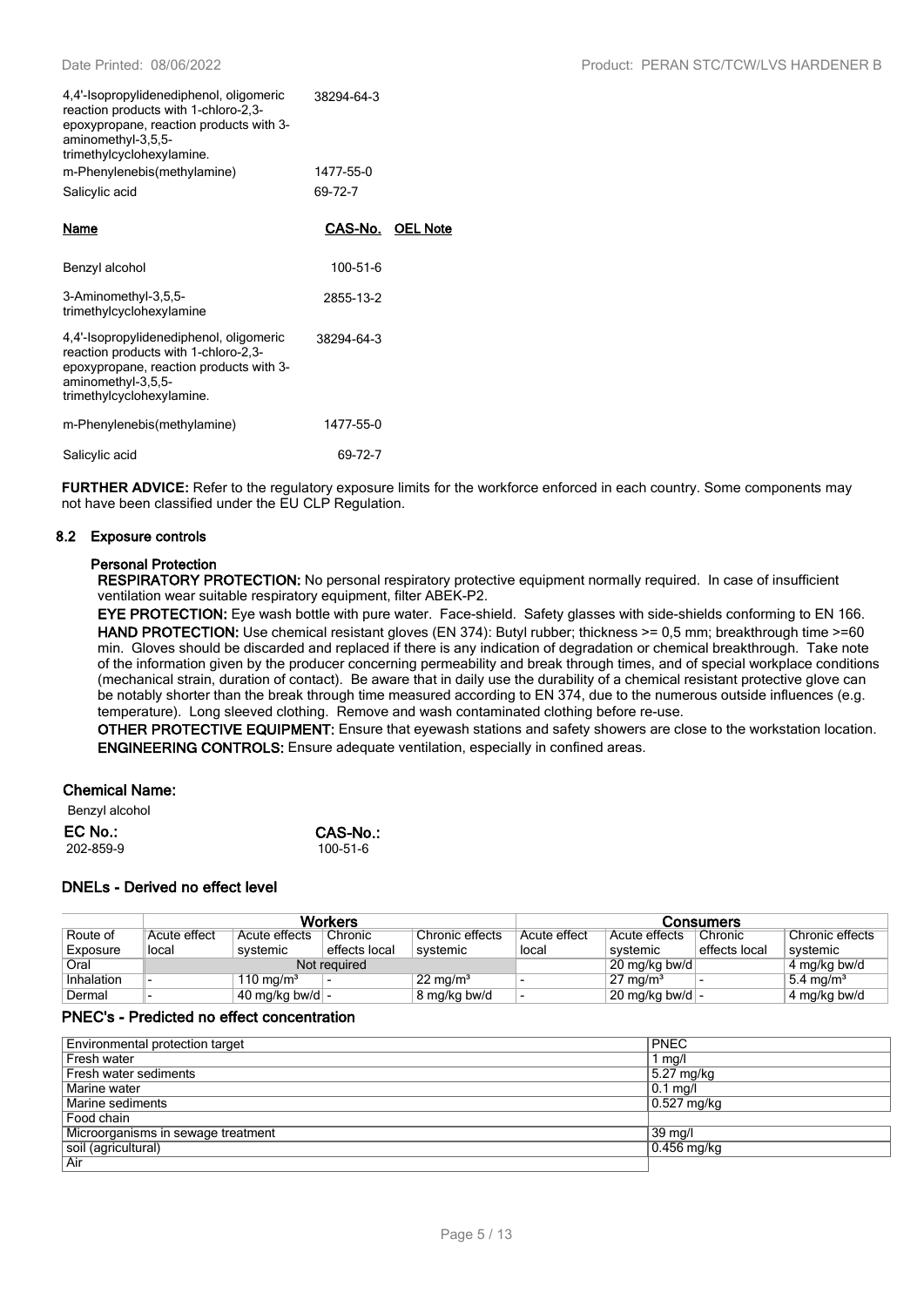# **Chemical Name:**

3-Aminomethyl-3,5,5-trimethylcyclohexylamine

| EC No.:   | CAS-No.:  |
|-----------|-----------|
| 220-666-8 | 2855-13-2 |

### **DNELs - Derived no effect level**

|            | <b>Workers</b>         |               |                           |                 | <b>Consumers</b> |               |               |                   |
|------------|------------------------|---------------|---------------------------|-----------------|------------------|---------------|---------------|-------------------|
| Route of   | Acute effect           | Acute effects | Chronic                   | Chronic effects | Acute effect     | Acute effects | Chronic       | Chronic effects   |
| Exposure   | local                  | systemic      | effects local             | systemic        | local            | systemic      | effects local | svstemic          |
| Oral       | Not required           |               |                           |                 |                  |               |               | $0.526$ mg/kg bw/ |
|            |                        |               |                           |                 |                  |               |               |                   |
| Inhalation | $0.073 \text{ mg/m}^3$ |               | $0.073$ mg/m <sup>3</sup> |                 |                  |               |               |                   |

# Dermal

# **PNEC's - Predicted no effect concentration**

| Environmental protection target    | <b>PNEC</b>                         |
|------------------------------------|-------------------------------------|
| Fresh water                        | $0.06$ mg/l                         |
| Fresh water sediments              | 5.784 mg/kg (sediment dw)           |
| Marine water                       | 0.006 mg/l                          |
| Marine sediments                   | 0.578 mg/kg (sediment dw)           |
| Food chain                         | Not expected to be bioaccumulative. |
| Microorganisms in sewage treatment | $3.18$ mg/l                         |
| soil (agricultural)                | $1.121$ mg/kg (soil dw)             |
| Air                                |                                     |

### **Chemical Name:**

4,4'-Isopropylidenediphenol, oligomeric reaction products with 1-chloro-2,3-epoxypropane, reaction products with 3-aminomethyl-3,5,5 trimethylcyclohexylamine.

| $EC$ No.: | CAS-No.:   |
|-----------|------------|
| 500-101-4 | 38294-64-3 |

# **DNELs - Derived no effect level**

|            | <b>Workers</b> |               |               |                           | Consumers    |               |               |                        |
|------------|----------------|---------------|---------------|---------------------------|--------------|---------------|---------------|------------------------|
| Route of   | Acute effect   | Acute effects | Chronic       | Chronic effects           | Acute effect | Acute effects | Chronic       | Chronic effects        |
| Exposure   | local          | systemic      | effects local | systemic                  | local        | systemic      | effects local | svstemic               |
| Oral       | Not required   |               |               |                           |              |               |               | $0.050$ mg/kg          |
| Inhalation |                |               |               | $0.496$ mg/m <sup>3</sup> |              |               |               | $0.074 \text{ mg/m}^3$ |
| Dermal     |                |               |               | $0.14$ mg/kg              |              |               |               | $0.050$ mg/kg          |

# **PNEC's - Predicted no effect concentration**

| Environmental protection target    | <b>PNEC</b>          |
|------------------------------------|----------------------|
| Fresh water                        | 0.011 mg/l           |
| Fresh water sediments              | 4320 mg/kg           |
| Marine water                       | $0.001$ mg/l         |
| Marine sediments                   | 432 mg/kg            |
| Food chain                         |                      |
| Microorganisms in sewage treatment | $10 \text{ mg/l}$    |
| soil (agricultural)                | 864 mg/kg            |
| Air                                | No hazard identified |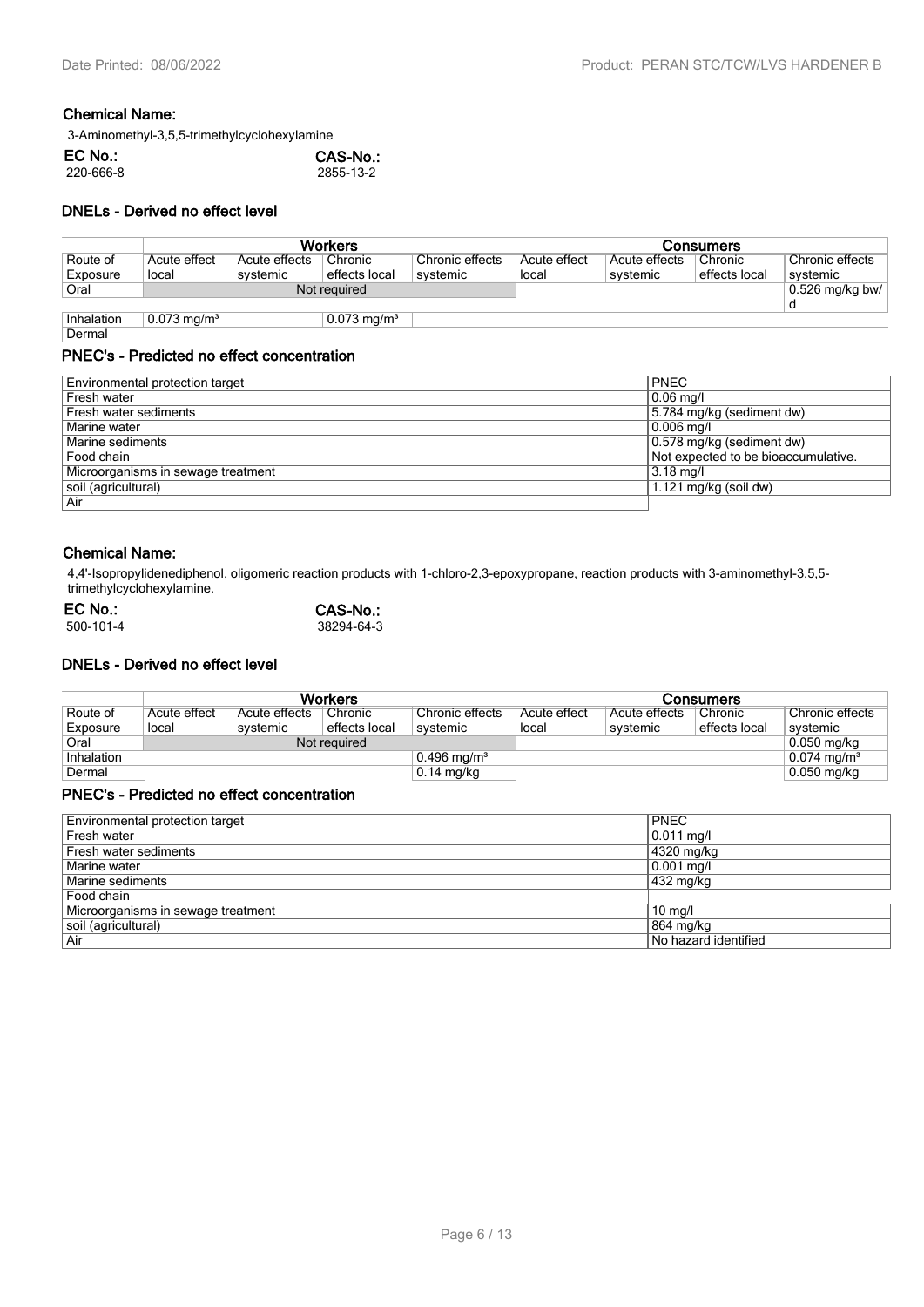# **Chemical Name:**

| m-Phenylenebis(methylamine) |           |
|-----------------------------|-----------|
| EC No.:                     | CAS-No.:  |
| 216-032-5                   | 1477-55-0 |

# **DNELs - Derived no effect level**

|              | <b>Workers</b>          |               |               |                      | <b>Consumers</b> |               |               |                 |
|--------------|-------------------------|---------------|---------------|----------------------|------------------|---------------|---------------|-----------------|
| Route of     | Acute effect            | Acute effects | Chronic       | Chronic effects      | Acute effect     | Acute effects | Chronic       | Chronic effects |
| Exposure     | local                   | systemic      | effects local | svstemic             | local            | svstemic      | effects local | systemic        |
| Oral         | Not required            |               |               |                      |                  |               |               |                 |
| Inhalation   | $0.2$ mg/m <sup>3</sup> |               |               | $1.2 \text{ mg/m}^3$ |                  |               |               |                 |
| Dermal       |                         |               |               | $0.33$ mg/kg bw/d    |                  |               |               |                 |
| $\mathbf{B}$ |                         |               |               |                      |                  |               |               |                 |

# **PNEC's - Predicted no effect concentration**

| <b>PNEC</b>   |
|---------------|
| $0.094$ mg/l  |
| $0.43$ mg/kg  |
| $0.0094$ mg/l |
| $0.043$ mg/kg |
|               |
| $10$ mg/l     |
| $0.045$ mg/kg |
|               |
|               |

# **SECTION 9: Physical and Chemical Properties**

# **9.1 Information on basic physical and chemical properties**

| Appearance:                                            | Clear / light yellow    |
|--------------------------------------------------------|-------------------------|
| <b>Physical State</b>                                  | Liquid                  |
| Odor                                                   | Amine like              |
| <b>Odor threshold</b>                                  | Not determined          |
| рH                                                     | ca. 11                  |
| Melting point / freezing point (°C)                    | Not determined          |
| Boiling point/range (°C)                               | $>190^{\circ}$ C - N.D. |
| Flash Point, (°C)                                      | >100                    |
| <b>Evaporation rate</b>                                | Not determined          |
| Flammability (solid, gas)                              | Not determined          |
| Upper/lower flammability or explosive<br><b>limits</b> | $1.2 - 13$              |
| <b>Vapour Pressure</b>                                 | Not determined          |
| <b>Vapour density</b>                                  | Not determined          |
| <b>Relative density</b>                                | 1.01                    |
| Solubility in / Miscibility with water                 | Insoluble               |
| Partition coefficient: n-octanol/water                 | Not determined          |
| Auto-ignition temperature (°C)                         | Not determined          |
| Decomposition temperature (°C)                         | Not determined          |
| <b>Viscosity</b>                                       | ca. 80-140 mPa.s        |
| <b>Explosive properties</b>                            | Not determined          |
| <b>Oxidising properties</b>                            | Not Applicable          |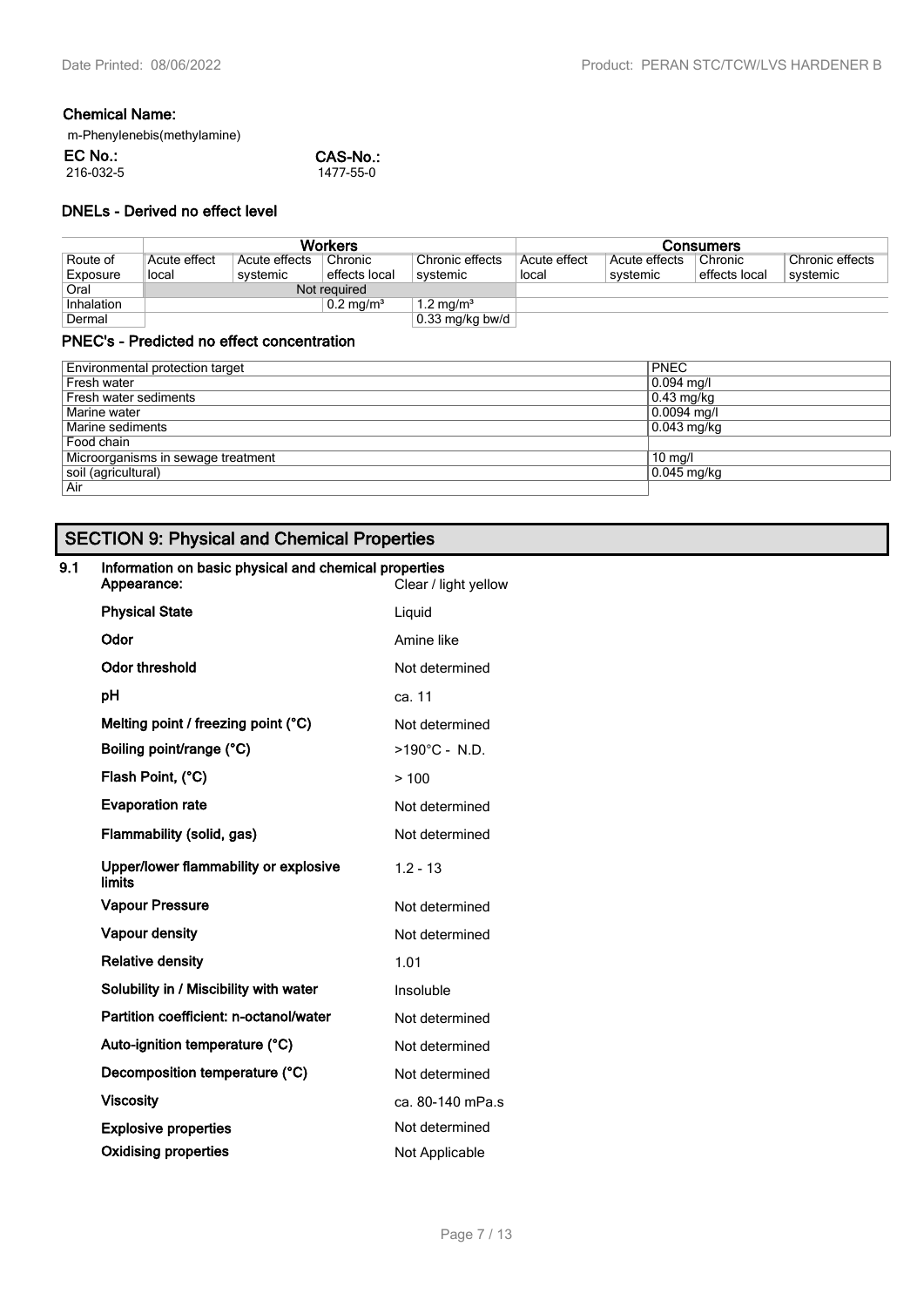| 9.2 | Other information        |       |
|-----|--------------------------|-------|
|     | <b>VOC Content g/l:</b>  | < 240 |
|     | Specific Gravity (g/cm3) | 0.120 |

# **SECTION 10: Stability and Reactivity**

#### **10.1 Reactivity**

No reactivity hazards known under recommended storage and use conditions.

#### **10.2 Chemical stability**

No decomposition if stored and applied as directed.

#### **10.3 Possibility of hazardous reactions**

Exothermic reaction with strong acids.

#### **10.4 Conditions to avoid**

Avoid temperatures above 40 °C, direct sunlight and contact with sources of heat. Do not freeze.

#### **10.5 Incompatible materials**

Acids. Oxidizing agents.

#### **10.6 Hazardous decomposition products**

In case of fire **hazardous decomposition products** may be produced such as**:** Carbon dioxide (CO2), carbon monoxide (CO), oxides of nitrogen (NOx), dense black smoke. No decomposition if stored and applied as directed.

# **SECTION 11: Toxicological Information**

#### **11.1 Information on toxicological effects**

| <b>Acute Toxicity:</b>            |                                                                                           |
|-----------------------------------|-------------------------------------------------------------------------------------------|
| Oral LD50:                        | No Information                                                                            |
| <b>Inhalation LC50:</b>           | No Information                                                                            |
| Irritation:                       | Irritating to eyes and skin. Vapour/spray mist may irritate respiratory system and lungs. |
| Corrosivity:                      | Corrosive to eyes and skin.                                                               |
| Sensitization:                    | Prolonged or repeated skin contact may result in allergic eczema.                         |
| Repeated dose toxicity:           | No information available.                                                                 |
| Carcinogenicity:                  | No information available.                                                                 |
| Mutagenicity:                     | No information available.                                                                 |
| <b>Toxicity for reproduction:</b> | No information available.                                                                 |
| STOT-single exposure:             | No information available.                                                                 |
| STOT-repeated exposure:           | No information available.                                                                 |
| <b>Aspiration hazard:</b>         | No information available.                                                                 |

**If no information is available above under Acute Toxicity then the acute effects of this product have not been tested. Data on individual components are tabulated below:**

| CAS-No.  | Name According to EEC | Oral LD50 | Dermal LD50            | Vapor LC50 | Gas LC50     | <b>Dust/Mist LC50</b> |
|----------|-----------------------|-----------|------------------------|------------|--------------|-----------------------|
| 100-51-6 | Benzyl alcohol        |           | 2001 mg/kg<br>(rabbit) | >20 (N/A)  | >20000 (N/A) | >4 mg/l (4 h, rat)    |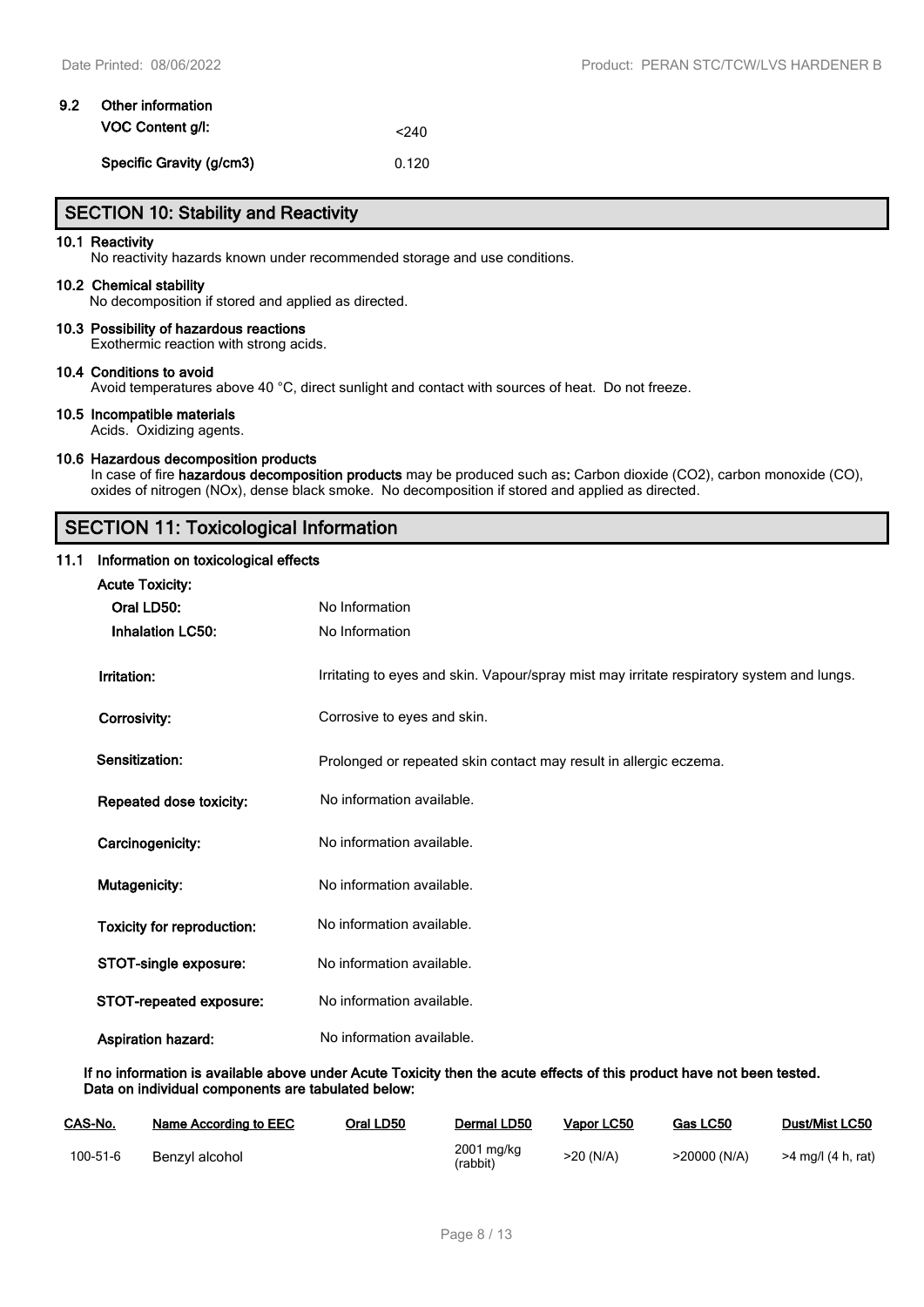| 2855-13-2  | 3-Aminomethyl-3,5,5-<br>trimethylcyclohexylamine                                                                                                                                    | 1030 mg/kg $(rat)$ | >2000 mg/kg (rat) Not determined |                | Not determined | $> 5.01$ mg/l (rat,<br>4h) |
|------------|-------------------------------------------------------------------------------------------------------------------------------------------------------------------------------------|--------------------|----------------------------------|----------------|----------------|----------------------------|
| 38294-64-3 | 4,4'-Isopropylidenediphenol,<br>oligomeric reaction products<br>with 1-chloro-2,3-<br>epoxypropane, reaction<br>products with 3-<br>aminomethyl-3,5,5-<br>trimethylcyclohexylamine. |                    | > 2000 mg/kg<br>(rat)            | Not determined | Not determined | $> 5.01$ mg/l (rat)        |
| 1477-55-0  | m-Phenylenebis<br>(methylamine)                                                                                                                                                     |                    | >2000 mg/kg<br>(rabbit)          | Not determined | Not determined | 1.34 mg/l $(rat)$          |
| 69-72-7    | Salicylic acid                                                                                                                                                                      |                    | >2000 mg/kg (rat)                |                | 0.000          | 0.000                      |

#### **Additional Information:**

In the case of sensitisation to any of the ingredients, it is inadvisable to work with the product. Corrosive to skin. Corrosive - causes irreversible eye damage. Ingestion may cause nausea, vomiting, sore throat, stomach-ache and eventually lead to a perforation of the intestine. May cause allergic skin reaction.

| <b>SECTION 12: Ecological Information</b> |                                               |                                                                                                                                                                           |                                                                                    |                              |                                                       |                                    |  |
|-------------------------------------------|-----------------------------------------------|---------------------------------------------------------------------------------------------------------------------------------------------------------------------------|------------------------------------------------------------------------------------|------------------------------|-------------------------------------------------------|------------------------------------|--|
| 12.1                                      | Toxicity:                                     |                                                                                                                                                                           |                                                                                    |                              |                                                       |                                    |  |
|                                           |                                               | EC50 48hr (Daphnia):                                                                                                                                                      |                                                                                    | No information               |                                                       |                                    |  |
|                                           |                                               | IC50 72hr (Algae):                                                                                                                                                        |                                                                                    | No information               |                                                       |                                    |  |
|                                           |                                               | LC50 96hr (fish):                                                                                                                                                         |                                                                                    | No information               |                                                       |                                    |  |
| 12.2                                      | Persistence and degradability:                |                                                                                                                                                                           | No information                                                                     |                              |                                                       |                                    |  |
| 12.3                                      | <b>Bioaccumulative potential:</b>             |                                                                                                                                                                           | No information                                                                     |                              |                                                       |                                    |  |
| 12.4                                      | Mobility in soil:                             |                                                                                                                                                                           | No information                                                                     |                              |                                                       |                                    |  |
| 12.5                                      | <b>Results of PBT and vPvB</b><br>assessment: |                                                                                                                                                                           | The product does not meet the criteria for PBT/VPvB in accordance with Annex XIII. |                              |                                                       |                                    |  |
| 12.6                                      |                                               | Other adverse effects:                                                                                                                                                    |                                                                                    | No information               |                                                       |                                    |  |
| CAS-No.                                   |                                               | <b>Name According to EEC</b>                                                                                                                                              |                                                                                    | <b>EC50 48hr</b>             | IC50 72hr                                             | <b>LC50 96hr</b>                   |  |
| 100-51-6                                  |                                               | Benzyl alcohol                                                                                                                                                            |                                                                                    | 230 mg/l                     | 770 mg/l<br>(Pseudokirchneriella)                     | 460 mg/l (Pimephales<br>promelas)  |  |
| 2855-13-2                                 |                                               | 3-Aminomethyl-3,5,5-<br>trimethylcyclohexylamine                                                                                                                          |                                                                                    | 23 mg/l (Daphnia<br>magna)   | No information                                        | 110 mg/l (Leuciscus idus)          |  |
|                                           | 38294-64-3                                    | 4,4'-Isopropylidenediphenol, oligomeric<br>reaction products with 1-chloro-2,3-<br>epoxypropane, reaction products with 3-<br>aminomethyl-3,5,5-trimethylcyclohexylamine. |                                                                                    | 11.1 mg/l (Daphnia<br>magna) | 79.4 mg/l (P.<br>subcapitata)                         | 70.7 mg/l (Oncorhynchus<br>mykiss) |  |
| 1477-55-0                                 |                                               | m-Phenylenebis(methylamine)                                                                                                                                               |                                                                                    | 15.2 mg/l (Daphnia<br>magna) | 20.3 mg/l (P.<br>subcapitata)                         | 87.6 mg/l (Oryzias latipes)        |  |
| 69-72-7                                   |                                               | Salicylic acid                                                                                                                                                            |                                                                                    | 870 mg/l                     | $> 100$ mg/l<br>(Desmodesmus<br>subspicatus) OECD 201 | 1380 mg/l (pimephales<br>promelas) |  |

# **SECTION 13: Disposal Considerations**

**13.1 WASTE TREATMENT METHODS:** Dispose of waste material at an approved hazardous waste treatment/disposal facility in accordance with applicable local state, and federal regulations. Do not dispose of waste with normal garbage, or to sewer systems. Contaminated packaging to be disposed of as product. Fully drained containers which are drop- and scrape-free can be treated as industrial waste, and can possibly be recycled. Empty containers should be taken to an approved waste handling site for recycling or disposal. The product should not be allowed to enter drains, water courses or the soil.

| <b>European Waste Code:</b>  | 080111* |
|------------------------------|---------|
| <b>Packaging Waste Code:</b> | 150110* |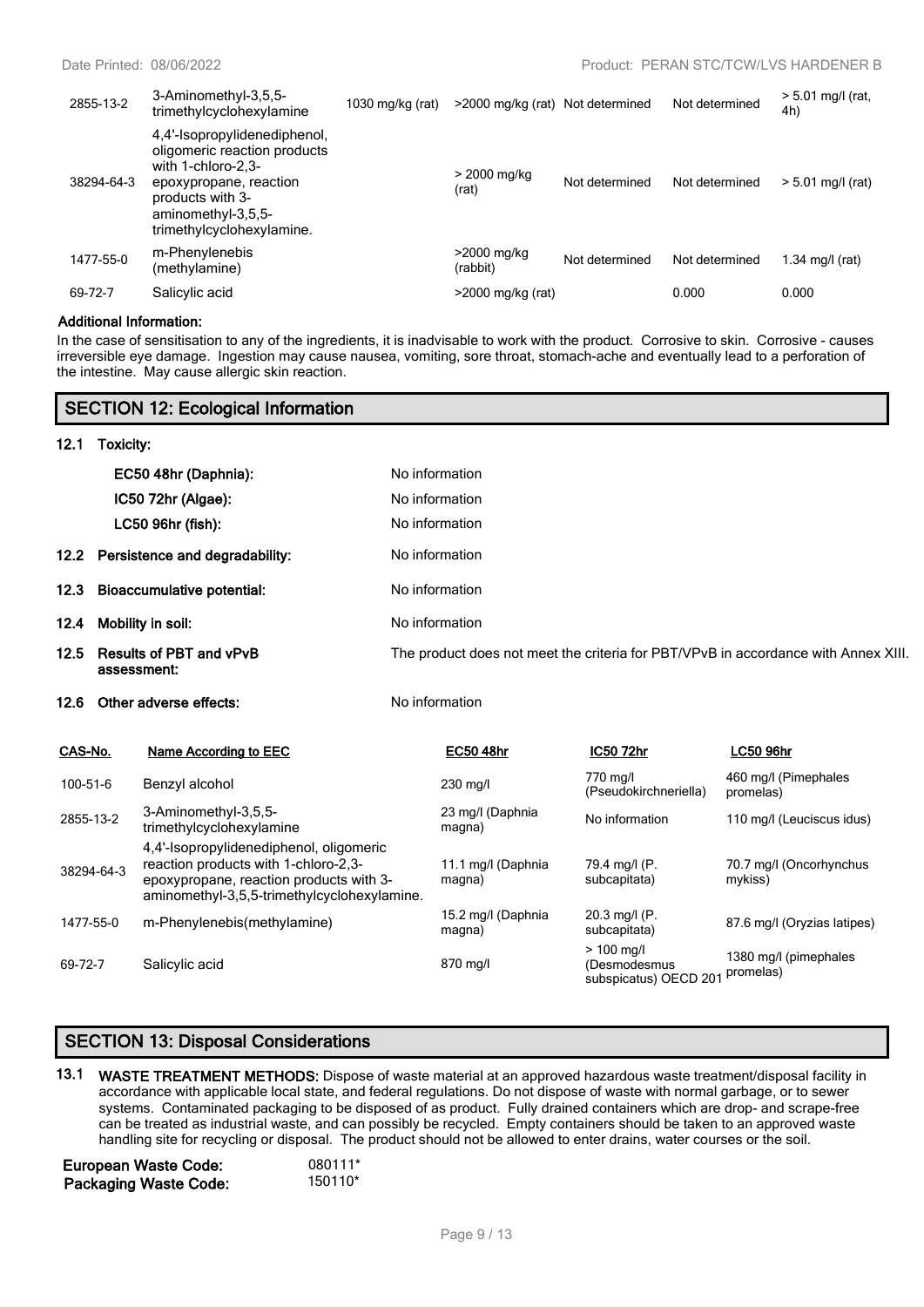# **SECTION 14: Transport Information**

| 14.1 | UN number                                                                        | UN2735                                                                                                                                                                                                                   |
|------|----------------------------------------------------------------------------------|--------------------------------------------------------------------------------------------------------------------------------------------------------------------------------------------------------------------------|
| 14.2 | UN proper shipping name                                                          | POLYAMINES, LIQUID, CORROSIVE, N.O.S.                                                                                                                                                                                    |
|      | <b>Technical name</b>                                                            | (3-aminomethyl-3,5,5-trimethylcyclohexylamine, 4,4'-<br>Isopropylidendiphenol, oligomeric reaction products with 1-chloro-2,3-<br>epoxypropane, reaction products with 3-aminomethyl-3,5,5-<br>trimethylcyclohexylamine) |
|      | 14.3 Transport hazard class(es)                                                  | 8                                                                                                                                                                                                                        |
|      | Subsidiary shipping hazard                                                       | Not applicable                                                                                                                                                                                                           |
|      | 14.4 Packing group                                                               | Ш                                                                                                                                                                                                                        |
| 14.5 | <b>Environmental hazards</b>                                                     | Marine Pollutant: NO                                                                                                                                                                                                     |
|      | 14.6 Special precautions for user                                                | Not applicable                                                                                                                                                                                                           |
|      | EmS-No.:                                                                         | F-A. S-B                                                                                                                                                                                                                 |
|      | 14.7 Transport in bulk according to Annex II of<br>MARPOL 73/78 and the IBC code | Not applicable                                                                                                                                                                                                           |

# **SECTION 15: Regulatory Information**

# **15.1 Safety, health and environmental regulations/legislation for the substance or mixture: National Regulations:**

| <b>Denmark Product Registration Number:</b>                                                     | PR-nr. 1343620 |
|-------------------------------------------------------------------------------------------------|----------------|
| Danish MAL Code:                                                                                | 00-5 (1993)    |
| Danish MAL Code - Mixture:                                                                      | 00-5 (1993)    |
| <b>Sweden Product Registration Number:</b>                                                      | Not available  |
| <b>Norway Product Registration Number:</b>                                                      | Not available  |
| <b>Germany WGK Class:</b>                                                                       | 3              |
| Directive 2004/42/CE :                                                                          | $<$ 240        |
| Covered by Directive 2012/18/EC (Seveso III):                                                   | Not applicable |
| Restrictions to product or to substances according<br>to Annex XVII, Regulation (CE) 1907/2006: | Not applicable |

### **Annex XIV - Authorisation List:**

**CAS-No. Name According to EEC**

Not Applicable

# **SVHC - Substances of very high concern (Candidate List):**

# **CAS-No. Name According to EEC**

Not Applicable

# **15.2 Chemical Safety Assessment:**

No Chemical Safety Assessment has been carried out for this substance/mixture by the supplier.

# **SECTION 16: Other Information**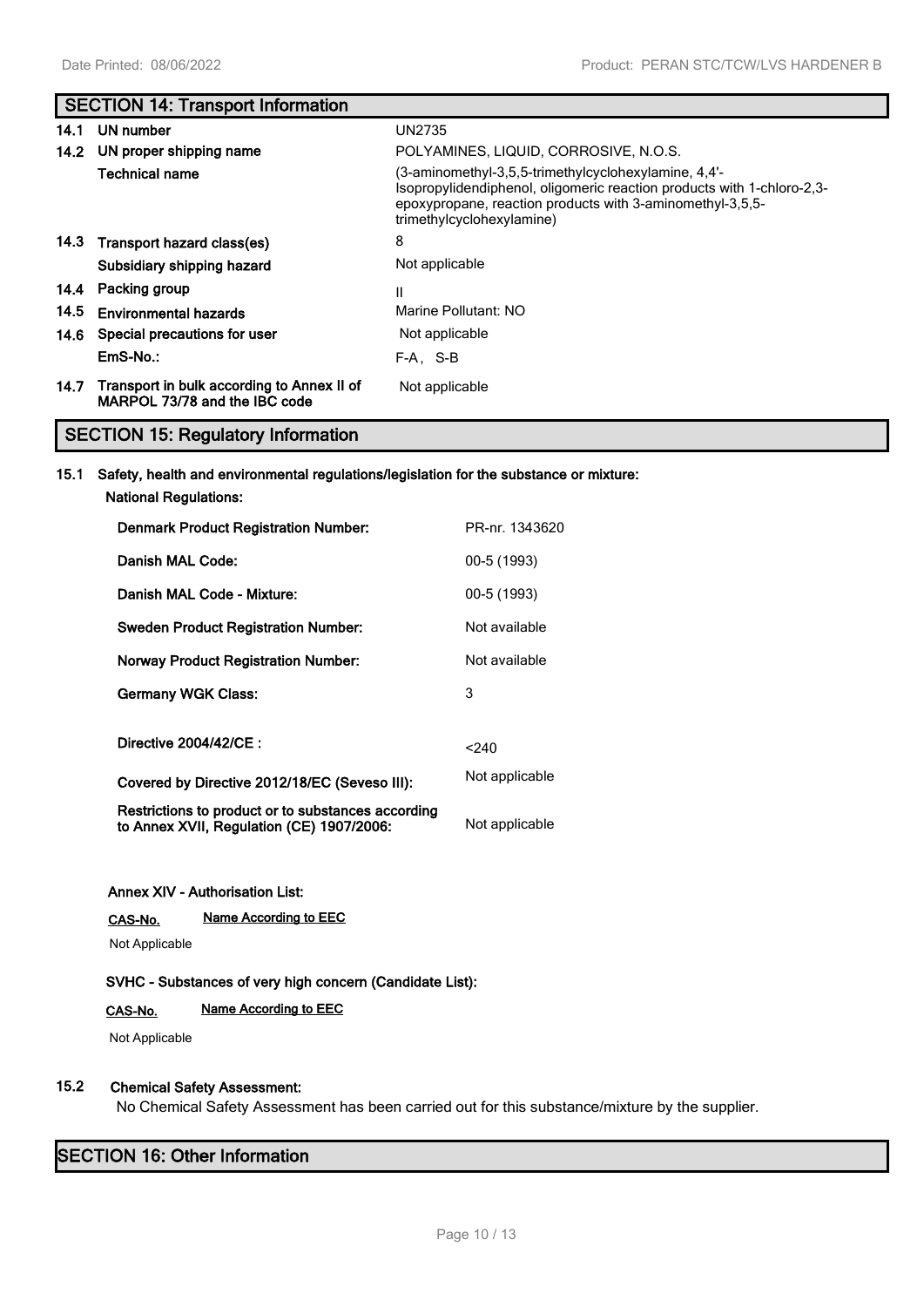#### **Text for CLP Hazard Statements shown in Section 3 describing each ingredient:**

| H302  | Harmful if swallowed.                              |
|-------|----------------------------------------------------|
| H314  | Causes severe skin burns and eye damage.           |
| H317  | May cause an allergic skin reaction.               |
| H318  | Causes serious eye damage.                         |
| H332  | Harmful if inhaled.                                |
| H361d | Suspected of damaging the unborn child.            |
| H412  | Harmful to aquatic life with long lasting effects. |
|       |                                                    |

#### **Reasons for revision**

.

List of References:

This Safety Data Sheet was compiled with data and information from the following sources:

The Ariel Regulatory Database provided by the 3E Corporation in Copenhagen, Denmark; European Union Commission Regulation No. 1907/2006 on REACH as amended within Commission Regulation (EU) 2015/830; European Union (EC) Regulation No. 1272/2008 on the classification, labelling and packaging of substances and mixtures (CLP Requlation) and subsequent technical progress adaptations (ATP);

EU Council Decision 2000/532/EC and its Annex entitled "List of Wastes".

Acronym & Abbreviation Key:

| <b>CLP</b>                       | Classification, Labeling & Packaging Regulation                              |  |  |
|----------------------------------|------------------------------------------------------------------------------|--|--|
| EC.                              | European Commission                                                          |  |  |
| EU                               | European Union                                                               |  |  |
| US                               | United States                                                                |  |  |
| CAS                              | Chemical Abstract Service                                                    |  |  |
| EINECS                           | European Inventory of Existing Chemical Substances                           |  |  |
| REACH                            | Registration, Evaluation, Authorization of Chemicals Regulation              |  |  |
| <b>GHS</b>                       | Globally Harmonized System of Classification and Labeling of Chemicals       |  |  |
| LTEL                             | Long term exposure limit                                                     |  |  |
| STEL                             | Short term exposure limit                                                    |  |  |
| OEL                              | Occupational exposure limit                                                  |  |  |
| ppm                              | Parts per million                                                            |  |  |
| mg/m3                            | Milligrams per cubic meter                                                   |  |  |
| TLV                              | Threshold Limit Value                                                        |  |  |
| ACGIH                            | American Conference of Governmental Industrial Hygienists                    |  |  |
| OSHA                             | Occupational Safety & Health Administration                                  |  |  |
| PEL                              | Permissible Exposure Limits                                                  |  |  |
| <b>VOC</b>                       | Volatile organic compounds                                                   |  |  |
| q/1                              | Grams per liter                                                              |  |  |
| mg/kg                            | Milligrams per kilogram                                                      |  |  |
| N/A                              | Not applicable                                                               |  |  |
| LD50                             | Lethal dose at 50%                                                           |  |  |
| LC50                             | Lethal concentration at 50%                                                  |  |  |
| EC50                             | Half maximal effective concentration                                         |  |  |
| IC50                             | Half maximal inhibitory concentration                                        |  |  |
| PBT                              | Persistent bioaccumulative toxic chemical                                    |  |  |
| vPvB                             | Very persistent and very bioaccumulative                                     |  |  |
| EEC                              | European Economic Community                                                  |  |  |
| <b>ADR</b>                       | International Transport of Dangerous Goods by Road                           |  |  |
| <b>RID</b>                       | International Transport of Dangerous Goods by Rail                           |  |  |
| UN                               | United Nations                                                               |  |  |
| <b>IMDG</b>                      | International Maritime Dangerous Goods Code                                  |  |  |
| <b>IATA</b>                      | International Air Transport Association                                      |  |  |
| MARPOL                           | International Convention for the Prevention of Pollution From Ships, 1973 as |  |  |
| modified by the Protocol of 1978 |                                                                              |  |  |
| <b>IBC</b>                       | International Bulk Container                                                 |  |  |
| <b>RTI</b>                       | Respiratory Tract Irritation                                                 |  |  |